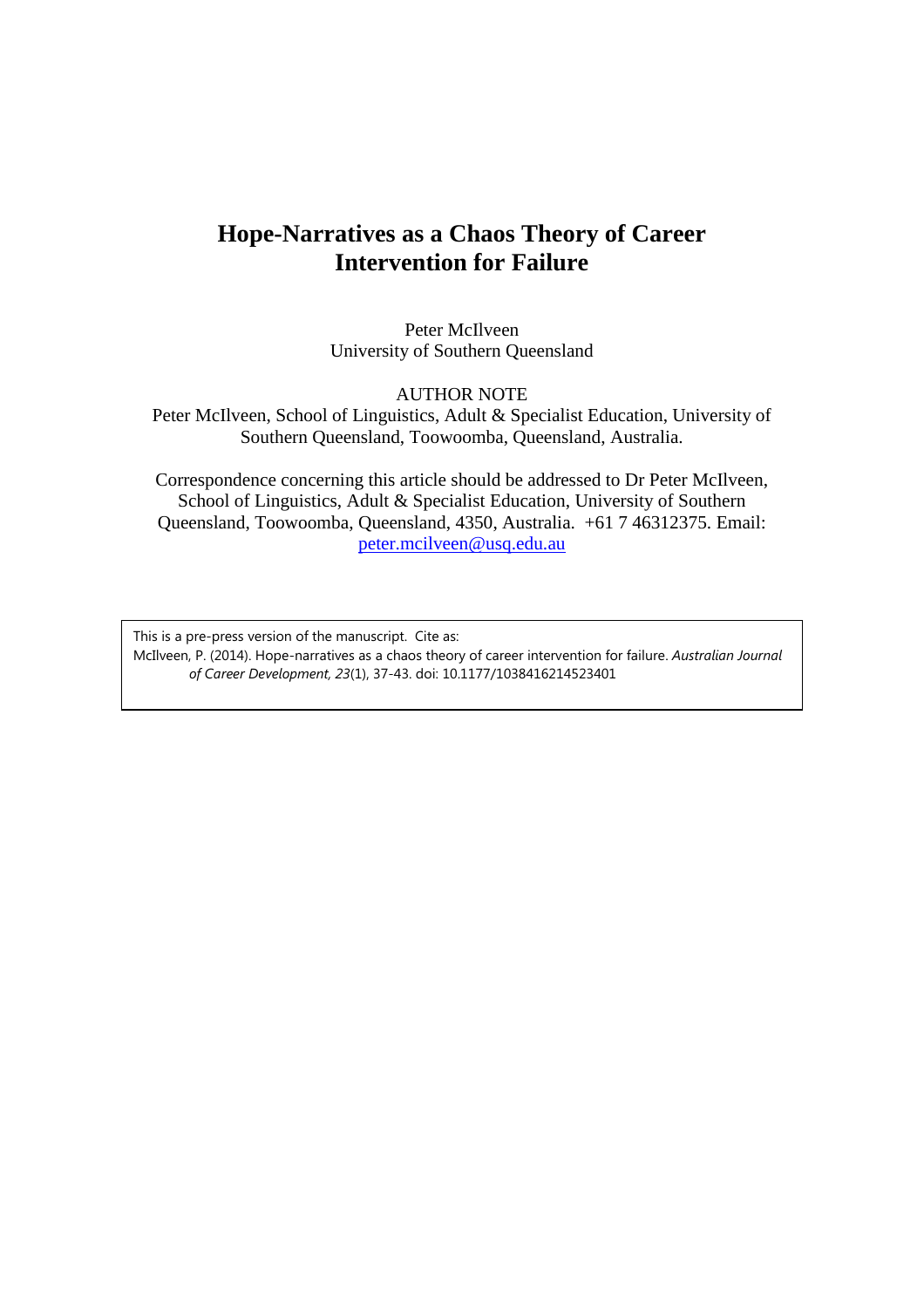#### **Abstract**

This paper is an explication of the conceptual underpinnings of a new, narrative career counselling method: fluttering-hope. The method presents a new approach to addressing repetition compulsion, a condition characterised by repeated careerdestructive behaviour and experiences of failure. Fluttering-hope is formulated on the basis of the Chaos Theory of Career (CTC), a theory that explicitly acknowledges failure as a natural event in careers. A transtheoretical argument links failure, optimism, hope, psychodynamics, and CTC concepts of attractor and shift. Repetition compulsion is posited as a pendulum attractor and fluttering-hope is posited as a source of perturbation that may induce shift. The method takes a gentle approach to repetition compulsion, and regards it as a psychological mechanism to be treated with great care in career counselling. The paper includes recommendations for future research into the CTC, fluttering-hope, and mathematical modelling.

Keywords: chaos theory of career, repetition compulsion, fluttering-hope, My Career Chapter, narrative career counselling, psychodynamic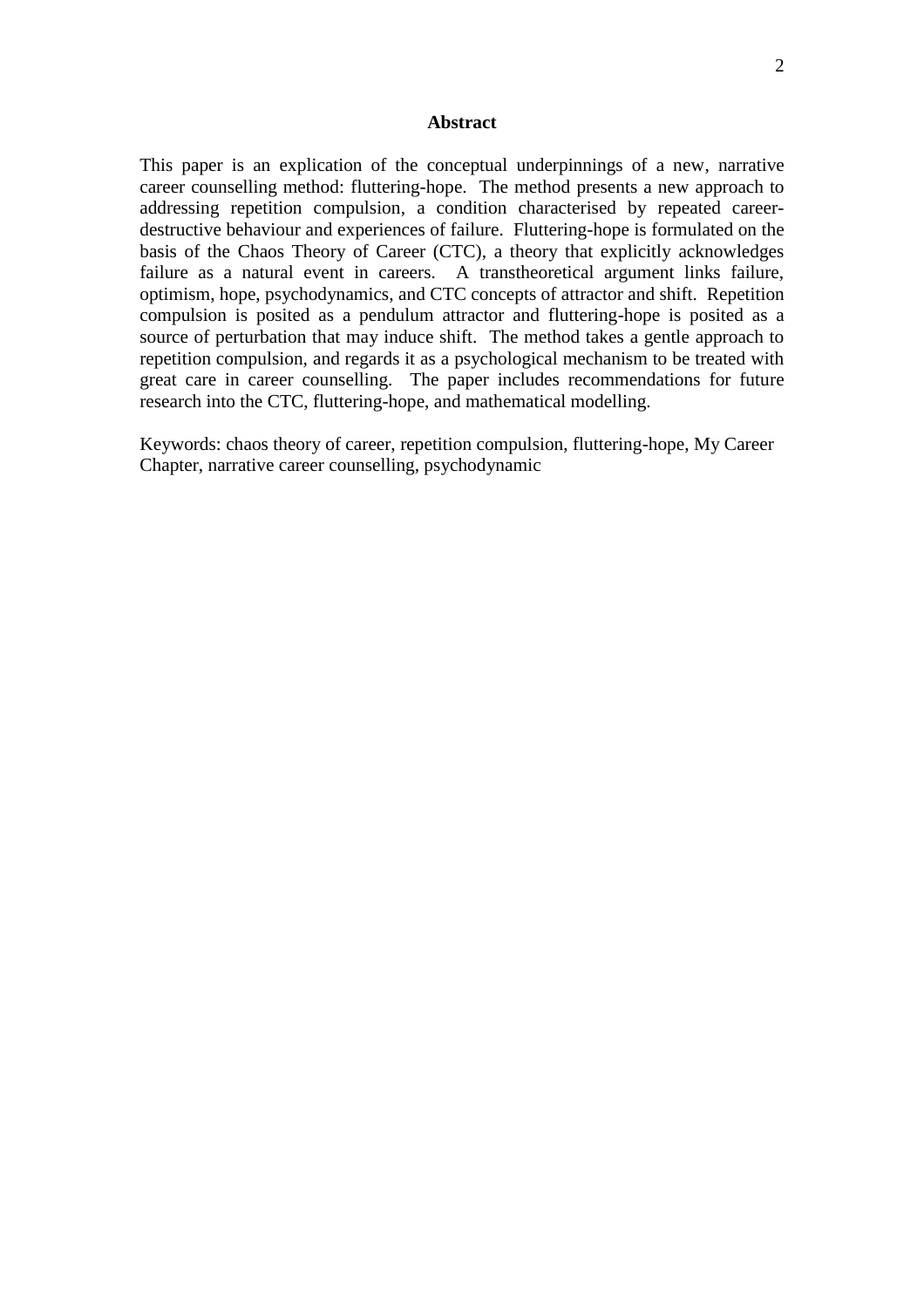## **Hope-Narratives as a Chaos Theory of Career Intervention for Repetition Compulsion**

Given the proliferation of scientific and popular literature on the instability of the post-industrial world-of-work, it is, by now, axiomatic that career decisionmaking is far from rational and that the world-of-work is in a constant state of flux. It is little wonder that the chaos theory of careers (CTC; [Pryor & Bright, 2003;](#page-11-0) [Pryor &](#page-11-1)  [Bright, 2011\)](#page-11-1) has emerged in this post-industrial, post-modern zeitgeist. Just as Freud's invention of psychoanalysis manifested hydraulic metaphors that made sense in an industrialised world of steam engines and mechanics, the CTC arises in a world of veritable complexity. It posits new metaphors, drawn from the mathematics of dynamical systems, to foster alternative understandings of the world-of-work and new approaches to career development practices.

In this paper, I address two truths of career development that are captured more clearly and coherently in the CTC than other approaches in the canon of career development: that is, the sober reckoning that one cannot necessarily become whatever or whomever one imagines, and that life is imbued with uncertainty and failure, and all for the good [\(Pryor & Bright, 2012\)](#page-11-2). However, I hasten to add, the CTC is no pessimistic rendering of existence. Indeed, it is quite the opposite; CTC can be used to operationalise Bandura's [\(2001\)](#page-9-0) notion of *agentic management of fortuity* via CTC's conceptual embrace of chance and the construct of *luck-readiness* [\(Neault, 1996\)](#page-10-0). As a consequence, the CTC opens a conceptual and practical causeway for optimism and hope to be the foundation of new transformative methods for use in career counselling; which is the principle objective of this paper.

Career counselling can be a vehicle for optimism and hope in a person's life [\(Savickas, 1990\)](#page-11-3) and there is an emerging body of career counselling literature that specifically addressing hope [\(e.g., Niles, 2011\)](#page-10-1). Much of this good work is directed at particular populations, for example: disadvantaged youth [\(Park-Taylor & Vargas,](#page-10-2)  [2012;](#page-10-2) [Robitschek, 1996\)](#page-11-4), high school students [\(Creed, Patton, & Bartrum, 2002;](#page-9-1) [Diemer & Blustein, 2007;](#page-9-2) [Kenny, Walsh-Blair, Blustein, Bempechat, & Seltzer,](#page-10-3)  [2010\)](#page-10-3), and college students [\(Jackson & Neville, 1998;](#page-9-3) [Sung, Turner, & Kaewchinda,](#page-11-5)  [2013\)](#page-11-5).

## **Hope in the Face of Stress and Challenge**

The reciprocal link between poor mental health and unemployment [\(Olesen,](#page-10-4)  [Butterworth, Leach, Kelaher, & Pirkis, 2013\)](#page-10-4) means that factors that contribute to poor mental health have a significant impact upon a person's career: either keeping a job or getting a job. There are many and varied conceptualisations of *stress* [\(Carver](#page-9-4)  [& Connor-Smith, 2010\)](#page-9-4). A key feature of stress is that it entails the thwarting of personal goals: those goals in here-and-now, those in the distant future, and those that go to one's sense of career identity. The stressors that impinge upon a person may be construed as instantaneous destruction, or insidious progressive corrosion. In the social cognitive paradigm [\(Bandura, 1986,](#page-9-5) [2001\)](#page-9-0), what matters most is how stressors are emotively construed in the nexus of cognition, behaviour, and environment.

Like "stress", the word "challenge" is loosely bandied around in all manner of contexts, including the discourse of casual conversation, sport, through to workplaces (e.g., "I need a new challenge", "I want to be challenged"). Unfortunately, as a coined expression, the word challenge may suffer the same lack of specificity as stress when thinking about it in regard to career development. For the sake of clarity, the psychological literature takes the following view.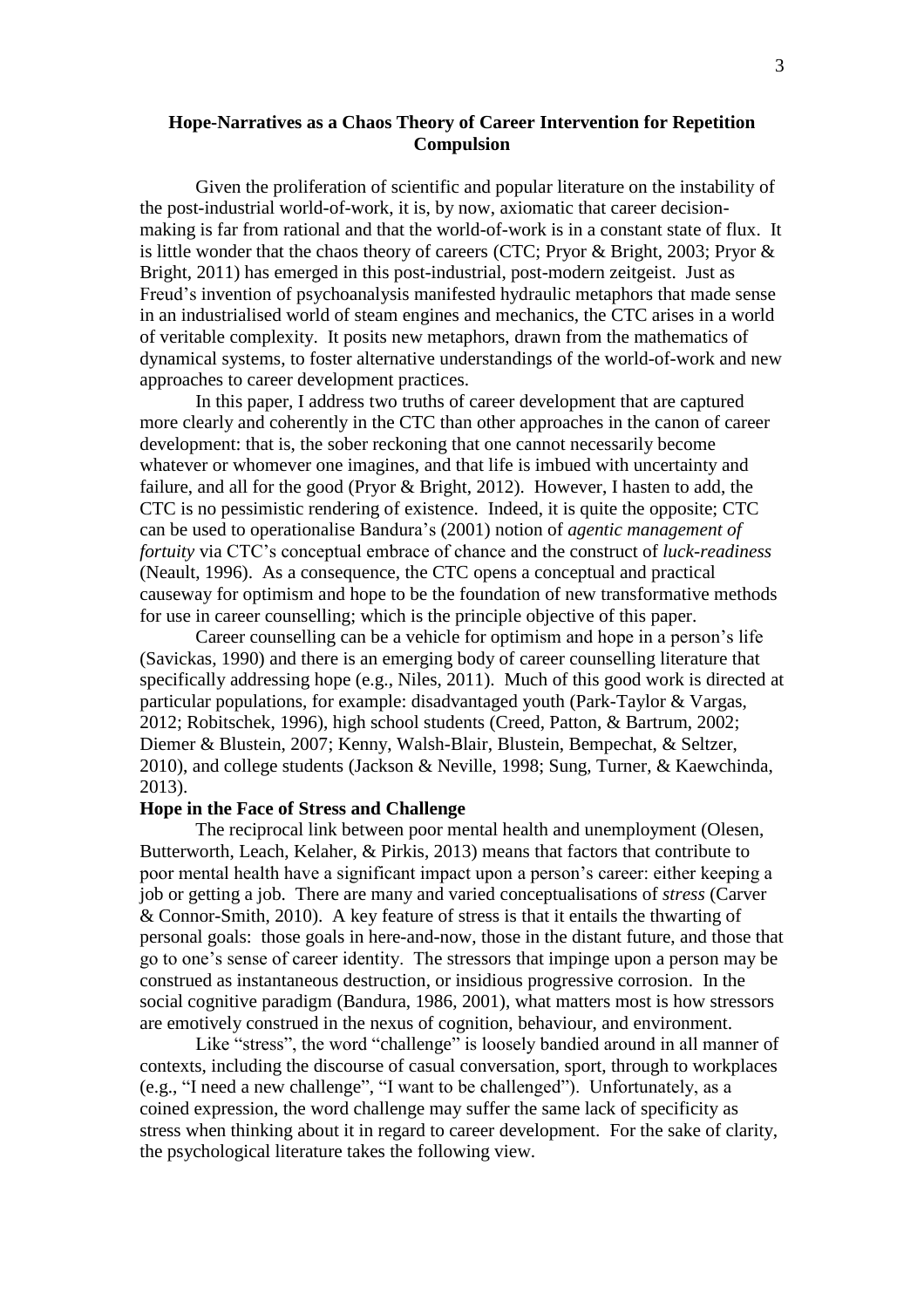Challenge is a situation in which the person's efforts are strongly engaged, thus taxing abilities, but in which the person sees opportunity for gain. Challenge might be thought of as an "optimal" obstacle—one that appears surmountable (with effort) and the removal of which will lead to a better state of affairs. [\(Carver & Connor-Smith, 2010, p. 684\)](#page-9-4)

Carver and Connor-Smith differentiate challenge and stress by describing stress in terms of the pursuit of goals and avoidance of punishing threats, and, respectively, the thwarting of goals or the realisation of the threat. Moreover, the notion of challenge implies some expectation of success, that, despite the extraordinary efforts required to meet the challenge, one will, in the end, overcome the challenge—this is self-efficacy writ large. Notwithstanding a person's sense of self-efficacy in the face of a challenge, there is no guarantee of success, just an affirmative belief that "I can do this!" Obviously, one must somehow cope, but how? At this juncture, I turn to the scoping the psychological foundations for the development of a career counselling intervention directed at failure: namely, optimism and hope.

## **Optimism and Hope**

Optimism and hope share a focus on the future and goals; however, they are different constructs and can be treated separately [\(Alarcon, Bowling, & Khazon,](#page-9-6)  [2013;](#page-9-6) [Gallagher & Lopez, 2009;](#page-9-7) [Juntunen & Wettersten, 2006\)](#page-9-8). Optimism can be understood in terms of a generalised cognitive expectancy of a positive future and positive events happening [\(Carver & Scheier, 2005\)](#page-9-9), or as an explanatory style that attributes successes to oneself and failures to external causes [\(Peterson, 1991;](#page-10-5) [Peterson & Steen, 2005;](#page-10-6) [Seligman, 2011\)](#page-11-6). Hope is conceptualised as "…a cognitive set that is based on a reciprocally derived sense of successful (a) agency (goaldirected determination) and (b) pathways (planning of ways to meet goals)'' [\(Snyder](#page-11-7)  [et al., 1991, p. 571\)](#page-11-7). Alarcon et al. elegantly state:

Simply put, the optimistic person believes that somehow—either through luck, the actions of others, or one's own actions—that his or her future will be successful and fulfilling. The hopeful person, on the other hand, believes specifically in his or her own capability for securing a successful and fulfilling future. (p. 822) …. Whereas optimism is thought to be most relevant within situations that allow for little personal control, hope is thought to be most relevant within situations that allow for high levels of personal control. (p. 824)

This is not to say that an individual cannot be optimistic and hopeful, simultaneously.

Optimism predicts whether engagement-coping is utilised, or disengagementcoping is not utilised [\(Carver & Connor-Smith, 2010;](#page-9-4) [Carver & Scheier, 2005\)](#page-9-9). Given optimism's role in facilitating active approaches to dealing with threat, or, alternatively, not using withdrawal as a means of coping, it is unsurprising to find the preponderance of evidence that optimism plays a positive role in protecting and enhancing health and well-being [\(Carver & Scheier, 2005;](#page-9-9) [Gallagher & Lopez, 2009;](#page-9-7) [Smith & MacKenzie, 2006;](#page-11-8) [Taylor & Stanton, 2007\)](#page-12-0); although, the mechanics of its effects (e.g., direct/indirect, moderation, meditation) are yet to be clearly discerned among myriad other variables. Putting the conceptual differences aside, it is sufficient for the current purposes to assert that a meta-analyses [\(Alarcon et al., 2013;](#page-9-6) [Reichard, Avey, Lopez, & Dollwet, 2013\)](#page-11-9) confirm the positive effects of optimism and hope on workplace performance and individuals' well-being.

At this point in the review of the psychological concepts of optimism and hope it is possible to begin the formulation of a cognitive-behavioural intervention for the development of optimism and hope.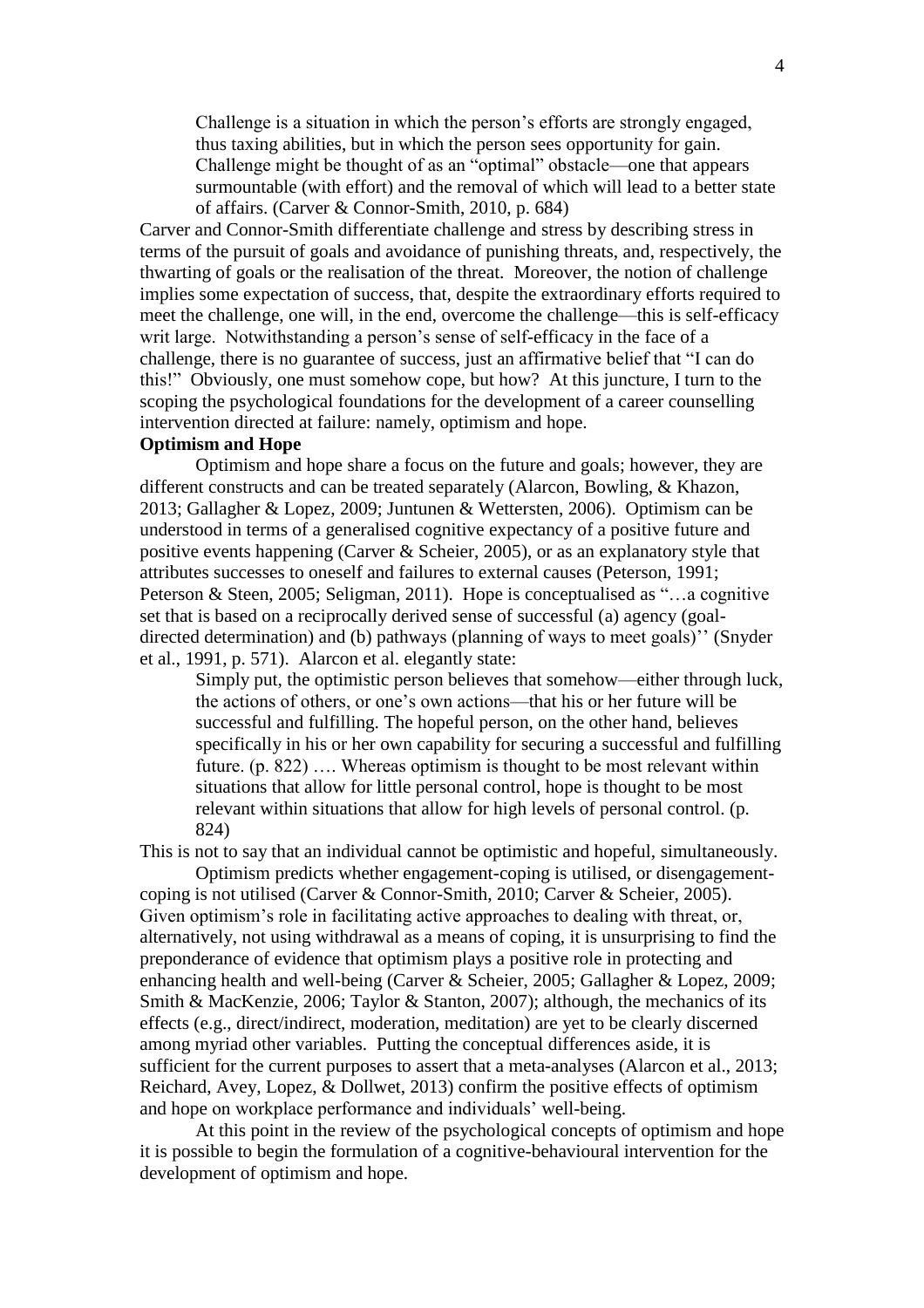#### **Rehabilitating the Repetition Compulsion**

Despite the putative benefits of failure described by [Pryor and Bright \(2012\)](#page-11-2), most individuals choose to avoid failing and, instead, choose to succeed in their endeavours. As such, failure is something to be prevented, its damage minimised, and the experience of it used for growth. However, there are individuals whose cognitive schemata are so dysfunctional that failure is inherent in a pathological cycle of their being [\(cf. Young, Klosko, & Weishaar, 2003\)](#page-12-1). For example, in psychotherapy one can observe the clinical obverse of optimism, namely pessimism, within the cognitive schemata of individuals suffering in depression. A depressed individual may opine, "I'm no good, everything in my life is no good, and it's always going to be this way"; thus, the individual speaks aloud what is the depressive cognitive triad of an entirely pessimistic rendering of self—world—future [\(cf. Seligman, 2011\)](#page-11-6). It is within the psychological dynamics of this existential misery that I see the potential for a further contribution of CTC to career counselling. Thus, it is my contention that Pryor and Bright (2012) do not go far enough to explicate the complexity of failure in terms of the CTC.

The notion, *repetition compulsion* [\(Freud, 1920/1990\)](#page-9-10) is one of the notable inventions of psychoanalysis [\(Corradi, 2009;](#page-9-11) [Kitron, 2003\)](#page-10-7). There are various conceptual formulations of the repetition compulsion, particularly in terms of its dynamic causes and uses in therapy. It is generically formulated as an individual repeating behaviours—under the power of a compulsion—in relation to an early, traumatic event(s), in an attempt to psychologically defend against the emotions of the event and, with hope, overcome the event. Career counsellors may very well witness the repetition compulsion at work in adult clients who continue to fail in their career because of they make the same mistake in career-related domains in life (e.g., education, work). This may manifest as problems such as career-indecision or selfhandicapping behaviours. Exploration in counselling may reveal that the client experienced a trauma as a youngster; for example, the client may have experienced severe shame and embarrassment in the presence of significant others due to an inability to complete a mathematics task at school and having to endure the teacher's exasperation and rage. This event may have been subsequently accompanied by teasing and torment from peers. Much later in life the client might continue to selfhandicap her career by continuing to engage in behaviour that attracts the ire or pity of her colleagues, unconsciously attempting to resolve her feelings about the earlier trauma by reliving the event in the present. Thus, by repeating what is pragmatically dysfunctional, the client continues to fail. From this psychodynamic perspective, repetition compulsion sheds an entirely different light on the complex phenomenon, failure.

Despite the convincing argument that career decision-making is not necessarily rational and that it expresses non-conscious processes [\(cf. Krieshok,](#page-10-8)  [Black, & McKay, 2009\)](#page-10-8), the psychodynamic approach has no substantive presence in current career development literature, despite the availability of useful models [\(e.g.,](#page-9-12)  [Bordin, 1990\)](#page-9-12), particularly those in the Adlerian tradition [\(Watkins, 1993;](#page-12-2) [Watkins &](#page-12-3)  [Savickas, 1990\)](#page-12-3). Adler [\(1932\)](#page-9-13) wrote, "no experience is the cause of success or failure. We do not suffer from the shock—the so-called trauma—but we make out of them just what suits our purposes" (p. 14). Accordingly, Savickas's [\(2013\)](#page-11-10) career construction theory uses Adler's thesis to link trauma in early life to career choices as meaning-making, through the notion that individuals strive to overcome a sense of *inferiority*. Cardoso [\(2012\)](#page-9-14) integrates the notion of maladaptive repetition into career construction theory by using social constructionism as an epistemological platform.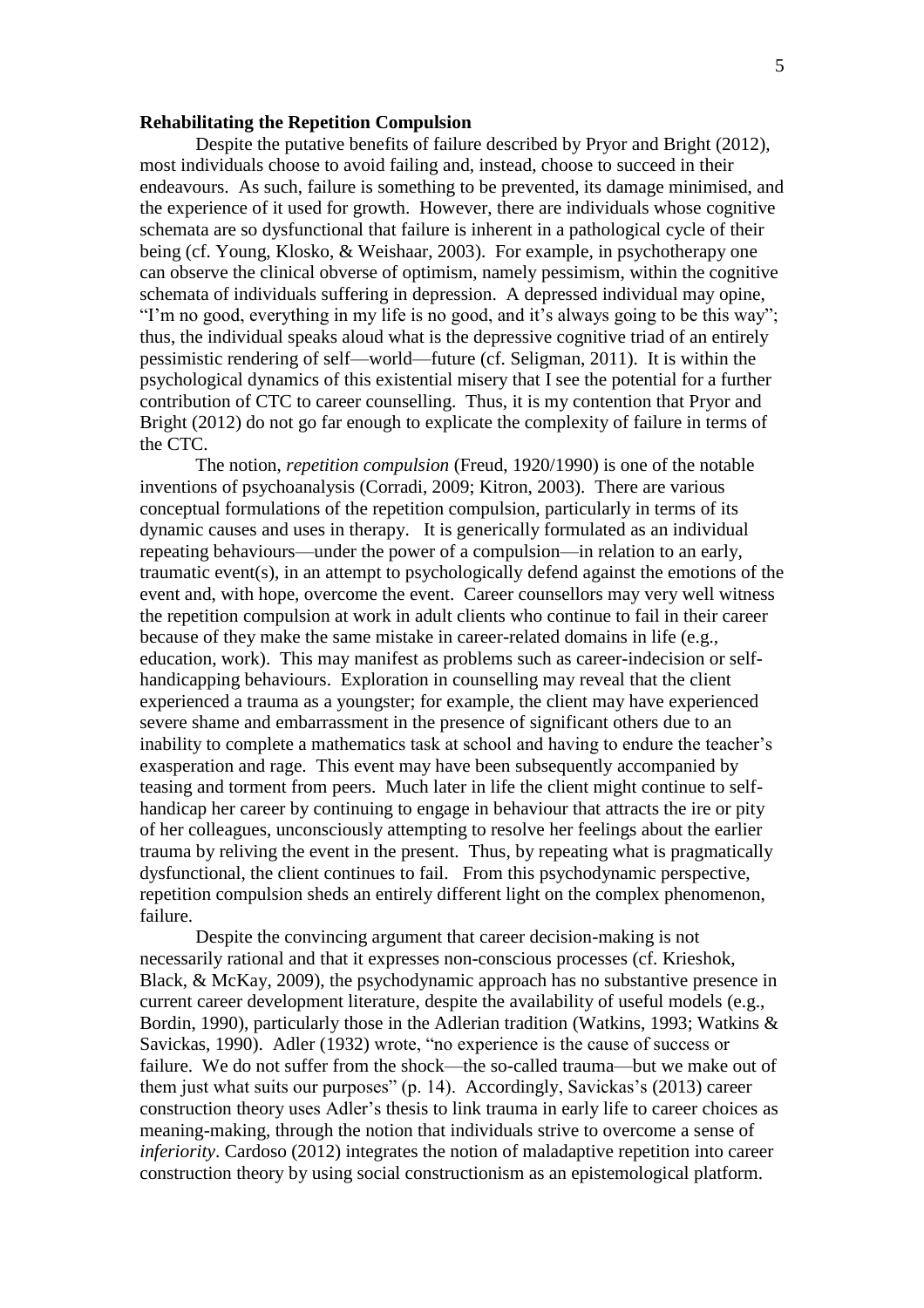From a completely different epistemological platform, CTC draws upon complexity theory to formulate understandings of career in terms of mathematical notions such as attractors: "the constraints on the functioning of a system. …. They influence behavior by drawing it in particular directions or constraining the behavior in some way" [\(Bright & Pryor, 2005, p. 299\)](#page-9-15). Thus, I formulate repetition compulsion as a *pendulum attractor*. Imagine a pendulum suspended over magnets. The position of the magnets set up a system that produces a dynamic of pulling the pendulum back and forward to and fro; the pendulum swings away and returns a point of origin, only to be pulled away again, and so on, looping back and forth. Although this elegant motion appears to be simple in form, the complex mathematical equation it expresses is quite the opposite. It is suffice for the current purpose to state that the repetitive motion of a pendulum suspended over magnets can be represented mathematically.

The pendulum attractor is an ideal metaphor for reaction formation because, metaphorically, it alludes to a predictable pattern of behaviour. Once psychologically set in motion, the self-same replication-dynamic of a reaction to an experience at one point in time may unconsciously continue to self-propagate over a lifetime. Thus, the psychological seeds of failure are sown in early life; they grow, bloom, self-fertilise, and self-sow again, and repeat their cycle over again.

By calling on the genius of Freud [\(1920/1990\)](#page-9-10), and by drawing on the CTC to present a new understanding of repetition compulsion, I now turn to the description of a new counselling technique I refer to as *hope-fluttering*.

## **Toward an Intervention: Fluttering Hope**

**A framework**. Given the metaphor of pendulum attractor, as a selfreplicating form, the repetition compulsion has within itself the very focus of this paper: hope. Kitron states:

It is the repetition that contains the positive potential of giving hope a chance. In face of the dread of unbearable disillusionment, without any repetition there is no chance for a new beginning at all. It is only via the repetition compulsion that risk-taking may begin to take place: first, in a self-defeating manner; then in the paradoxical sense of small risks being taken in order to avoid bigger, more dangerous ones; and at the end 'full-blown' risks are taken, leading to novel experiences. Thus, rather than operating solely in the service of a passive change-resisting forces, the compulsion to repeat, albeit in a frustrating, slow-moving, gradual process, opens the door for change, that is, for potential growth and development. So, as a final formulation, I suggest that the repetition compulsion plays an important part in the self 's quest for restoration. [\(Kitron, 2003, p. 439\)](#page-10-7)

The CTC construct of strange attractor is decidedly relevant. It also presents new opportunities to use a client's repetition compulsion as a resource, as energy toward change that is carefully considered. The self-defeating client who cannot—or at least refuses—to change because of the anxiety that may result from perturbing the complex system that has been stable for many years, may be more open to having counter-productive thoughts and behaviours challenged, by the counsellor, if such gentle approach were to be taken. Remember: despite its pathology, a reaction formation can be a client's best, unconscious attempt to resolve something deeply painful. Therefore, it should not be dismantled in haste, leaving the client vulnerable and defenceless.

Be mindful that the repetition compulsion is ordinarily operating without the client's subjective awareness. The client may continue to engage in the same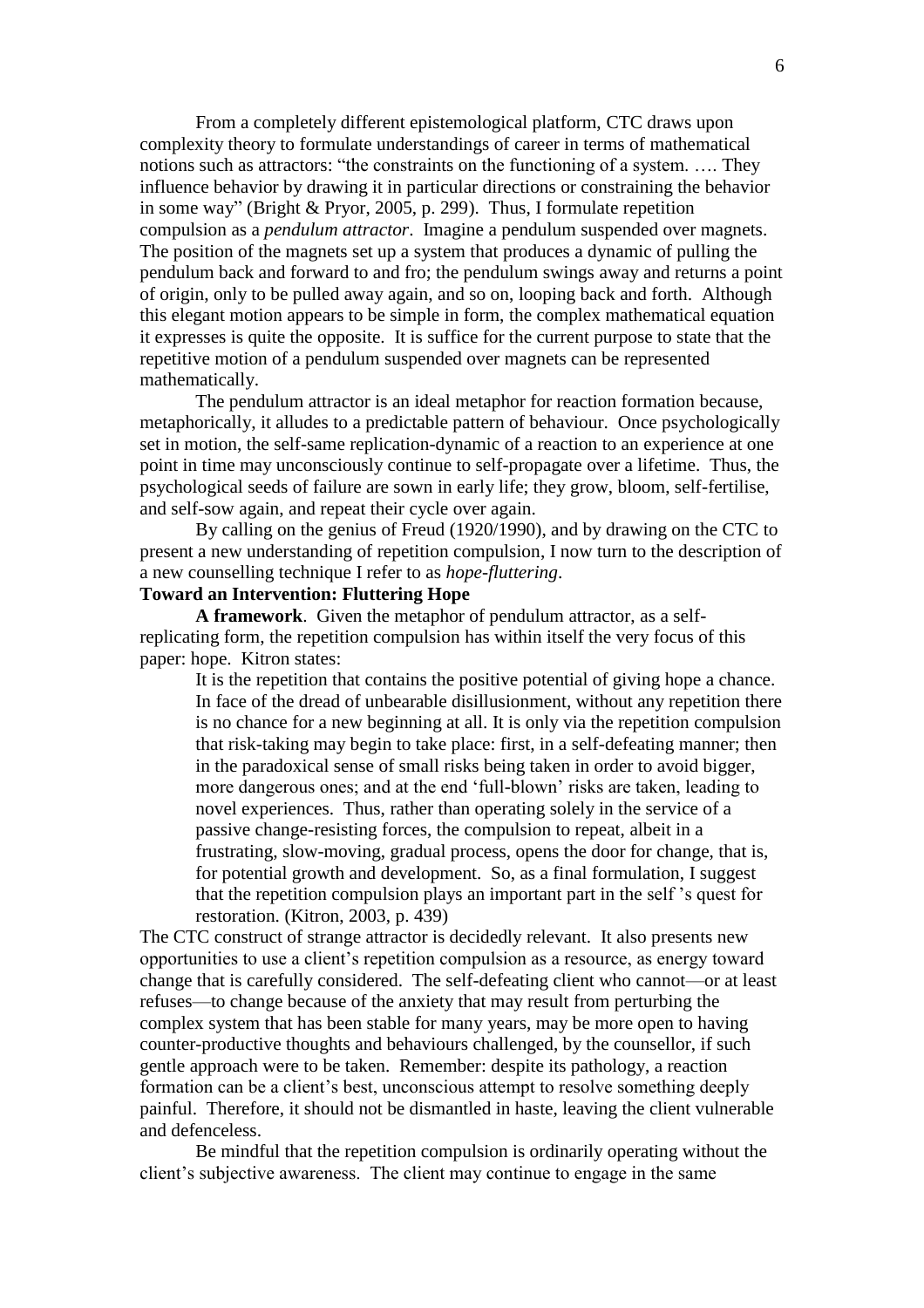behaviours time and time again, that cascade into eventual failure (again!), leaving the client feeling negatively and asking, "Why does this keep happening to me?" From a counsellor's perspective, a tell-tale sign is whether the client's emotion is presented, (a) outwardly, usually as anger toward others in a blaming manner, or (b) inwardly, perhaps as anger, but also as other emotions representative of dysfunctional unconscious thinking. In either case, the pain that comes with failure keeps company with hopelessness and the fear that there is nothing positive in the future, "so why bother?"

**Interpretation phase**. Carefully surfacing, or bringing into awareness, the client's repetition compulsion is a matter of interpreting the themes the emerge through the use of My Career Chapter [\(McIlveen, 2011,](#page-10-9) [in press;](#page-10-10) [McIlveen & du](#page-10-11)  [Preez, 2012\)](#page-10-11), including the ongoing interviews that precede its application and follow—time in counselling is needed for preparation and for working through the issues. Having discerned the dynamics of the repetition compulsion, take care to engage in a process of as to its value to the person (cf. appreciative enquiry); after all, it has been part of a person's life for many years and there will need to be a period, a space for developing insight and adjustment to new ways of being in the world-ofwork and in relationships with others.

Assist the client to understand the dynamic of a repetition compulsion, in the frame of CTC, by using pictures of the pendulum attractor. Further, show the client a model of the attractor by use of a pendulum suspended over two magnets. Instructions for set-up are readily found on educational websites. Allow the client initiate the swing of the pendulum; explain, in terms of complexity and CTC, how a pattern of behaviour eventually settles down into a rhythm and takes on its own life.

At this early stage of insight-development, do not hurry the client and do not rush to engage in cognitive-behavioural techniques to change beliefs. This may take a few sessions in which other counselling methods are used to support the client during this challenging phase. I use the word "challenging" quite deliberately, because it is incumbent upon the counsellor to re-assure the client that he/she can solve the problem and not be overwhelmed in the process.

**Generating hope**. Here, I use optimism and hope interchangeably, with one (i.e., hope) being a subset form of the other (i.e., optimism). Despite their theoretical differences, my *epistemology of practice* [\(cf. Polkinghorne, 1992\)](#page-11-11) tells me that the client will experience both simultaneously. Therefore, transtheoretically, not eclectically, I meld theories and practices together so that I am sufficiently informed, pragmatically capable, and confident, enough able to do what is best for the client.

Career counselling is a learning intervention [\(Krumboltz, 2009\)](#page-10-12) and there is a plethora of literature on the development of learned optimism [\(Seligman, 2011\)](#page-11-6) and hope [\(Snyder, 2000\)](#page-11-12) via counselling and educational interventions. Moreover, optimism is amenable to simple and very specific interventions, such as routine writing tasks [\(Peters, Flink, Boersma, & Linton, 2010\)](#page-10-13), and simplicity is the crux of fluttering hope. Unlike direct, confrontative approaches to amending dysfunctional beliefs that comprise a client's repetition compulsion [\(cf. Young et al., 2003\)](#page-12-1), fluttering hope is indirect and relies upon a subtle effect that is drawn from the idea of *shift* in the CTC [\(Bright & Pryor, 2008\)](#page-9-16). Indeed, the word "fluttering", in flutteringhope, is chosen deliberately to represent the gentle beating of a butterfly's wings as an allusion to the so-called *butterfly effect* in chaos theory—that the initial conditions of an event might ultimately have an effect upon a much larger system. Of course, despite the deterministic assumptions, there is no guarantee of a predicted effect. Thus, it is chaotic.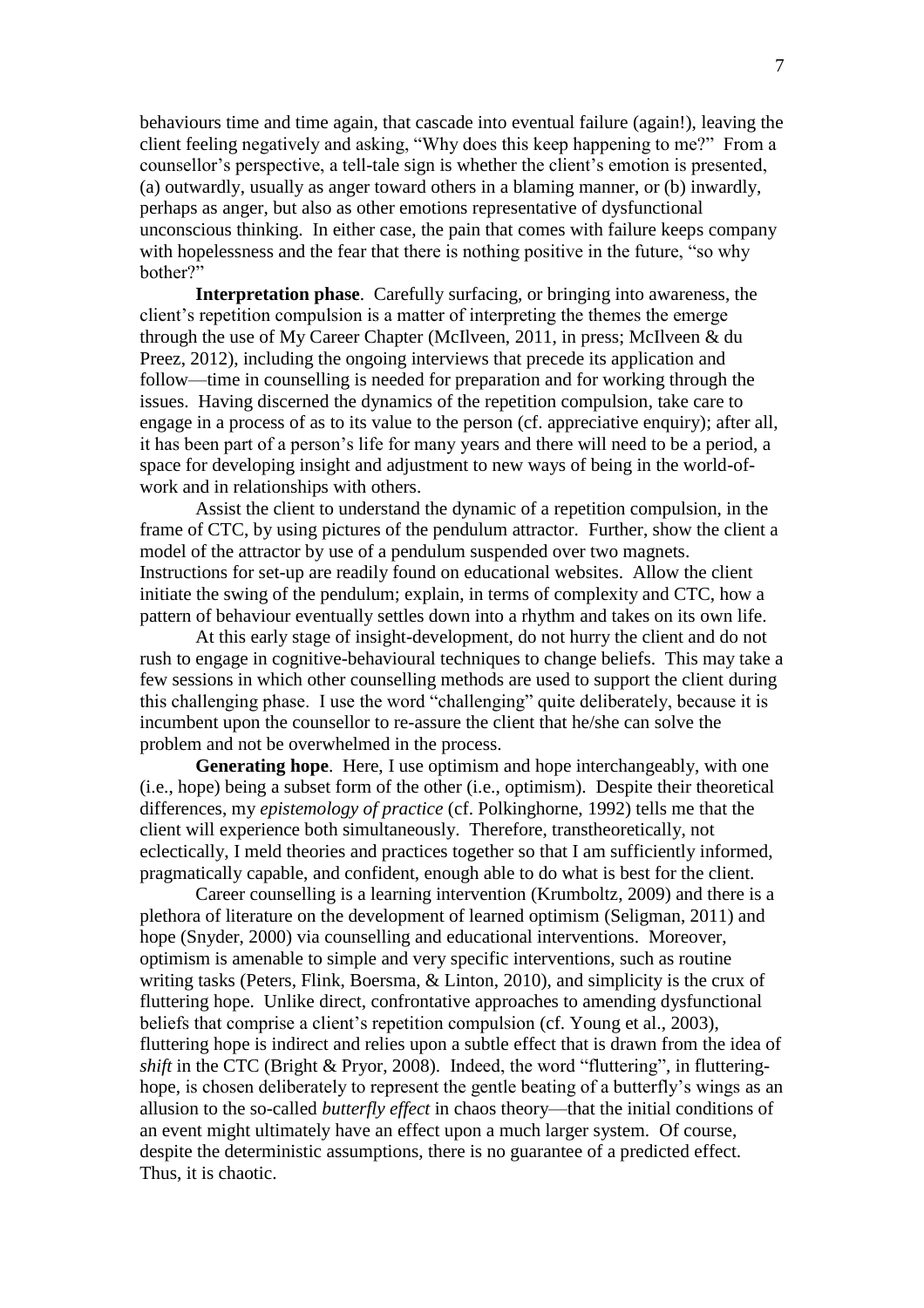The co-authored, co-interpretation process of My Career Chapter [\(McIlveen &](#page-10-11)  [du Preez, 2012\)](#page-10-11) entails the client engaging in a process of writing to self and to the counsellor, whereby both share their written interpretations, toward the generation of *hope-narratives*. This follows the technique used to generate *self-efficacy narratives* [\(Preez, 2012\)](#page-11-13). The hope-narratives are autobiographical renderings of hope that emerge through the written, co-interpretation process. The client should be guided to write the hope-narratives in a manner that reflects the components of hope described by Sndyer and colleagues [\(1995;](#page-11-14) [2005\)](#page-11-15), namely: goals, agency-thoughts and pathwaythoughts, and outcome-value.

It is important that the client be encouraged to continue to elaborate the hopenarratives. In what I describe as the empirical "missing-link", the study by [Strauss,](#page-11-16)  [Griffin, and Parker \(2012\)](#page-11-16) demonstrates a predictive relationship between the salience of a person's imagined work-self in the future and proactive career-relate behaviour. Furthermore, elaboration of future self has an impact on career behaviour when future work-self is clearly imagined and salient. The implications for narrative career counselling methods, including My Career Chapter, are significant. The study affirms the value of generating narratives in career counselling and lends support to the suggestion that narratives positively effect behaviour. Thus, hope-narratives might have the effect of inducing shift in the pendulum attractor that is repetition compulsion.

## **Future Research**

In this section, I describe an inchoate intervention, fluttering-hope. It is an idea that has emerged from reflexive practice under supervision (e.g., [McIlveen &](#page-10-14)  [Patton, 2010;](#page-10-14) [Noble & McIlveen, 2012\)](#page-10-15). The intervention is an extension of the process of interpretation of themes that are generated through the use of My Career Chapter [\(McIlveen, 2011,](#page-10-9) [in press;](#page-10-10) [McIlveen & du Preez, 2012\)](#page-10-11). It is yet to be empirically tested in conditions analogous to the real world of counselling, and it is yet to be evaluated by field-trials. Therefore, its implementation should be done cautiously and evaluated.

With respect to CTC's theoretical substance, hypothesis testing, and subjecting the CTC to vigorous empirical scrutiny, there is a need to use complex statistical modelling procedures to test the CTC's use of attractors as core constructs. Traditional experimental and quasi-experimental designs are no longer sufficient now that methods such as structural equation modelling and multi-level linear modelling are nigh on being standard practice in the research journals, and increasing so in the applied research journals for professional. Given that complex mathematical modelling is deployed in other disciplines to describe and predict dynamic constructs, such as economics, meteorology, or astronomy, what potential might there be to capture a strange attractor in the life of a single person or the ideas and practices of an occupation as they evolve over time? Imagine the extraordinary potential of streams of real-time, digital data collection methods ensuring that there are sufficient data to trace the propagation of a career attractor over an extended period of time. **Conclusion**

The CTC provides a conceptual and practical antidote to the proliferation of pernicious "self-help" literature that purports techniques for career management in the world-of-work that is, in bleak reality, fraught with inequity and iniquity. CTC confronts failure, sympathetically and practically. With so many career-related metaphors at their disposal, charlatans take an inch and, metaphorically, run a mile with their glib slogans and empirically untested propositions. On the other hand, Pryor and Bright present carefully crafted metaphors drawn from chaos theory, an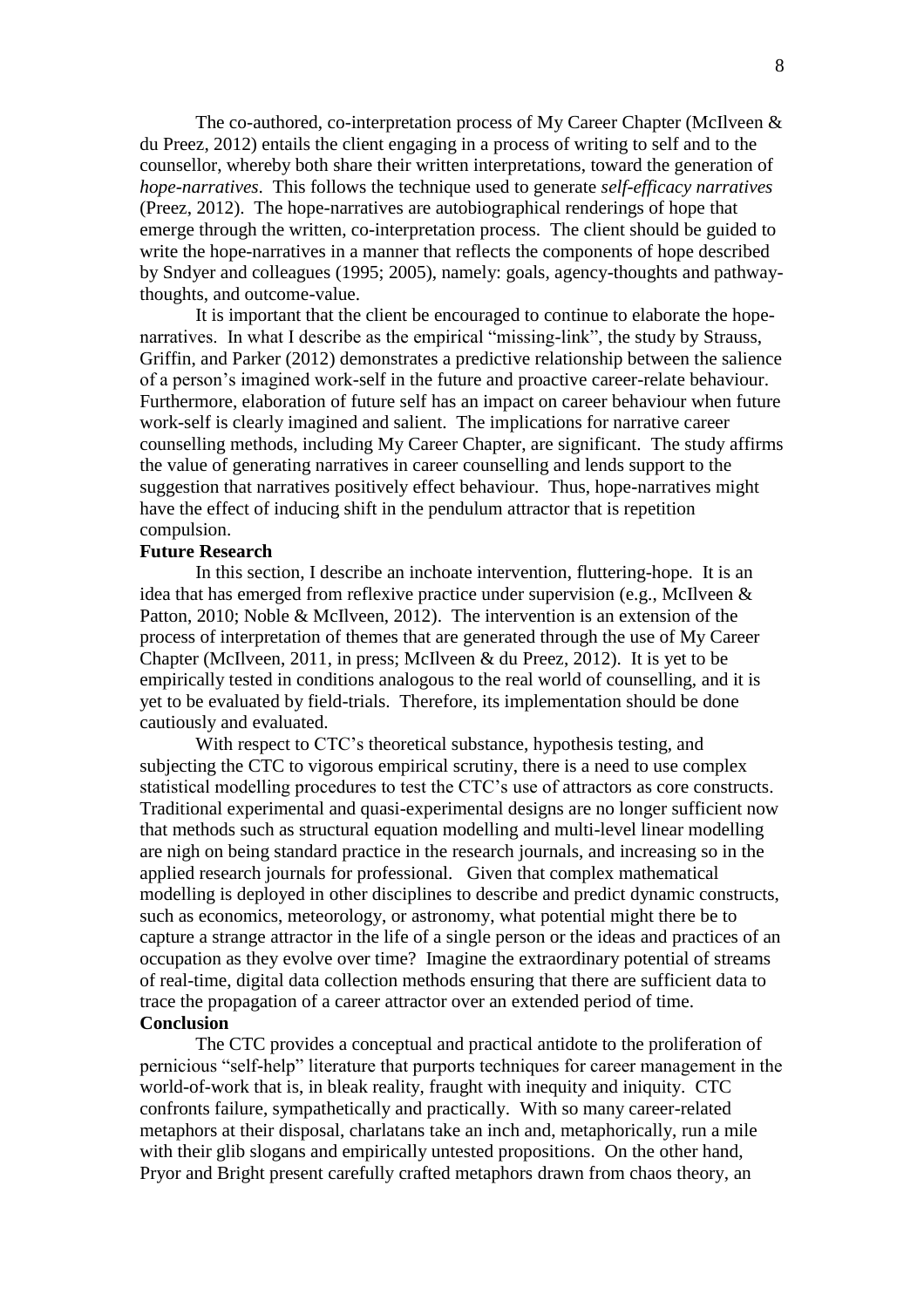emerging body of concomitant empirical evidence, and professional resources for practitioners. Critical reflexive practice, and research and evaluation, will test the boundaries of CTC's capacity to generate new theoretical and professional innovations. On this count, the CTC has facilitated the current transtheoretical formulation of fluttering-hope as new counselling technique that aims to generate shift in the pendulum attractor of a reaction compulsion that leads a person to failure. It, too, must pass the test of empirical rigour and practical utility.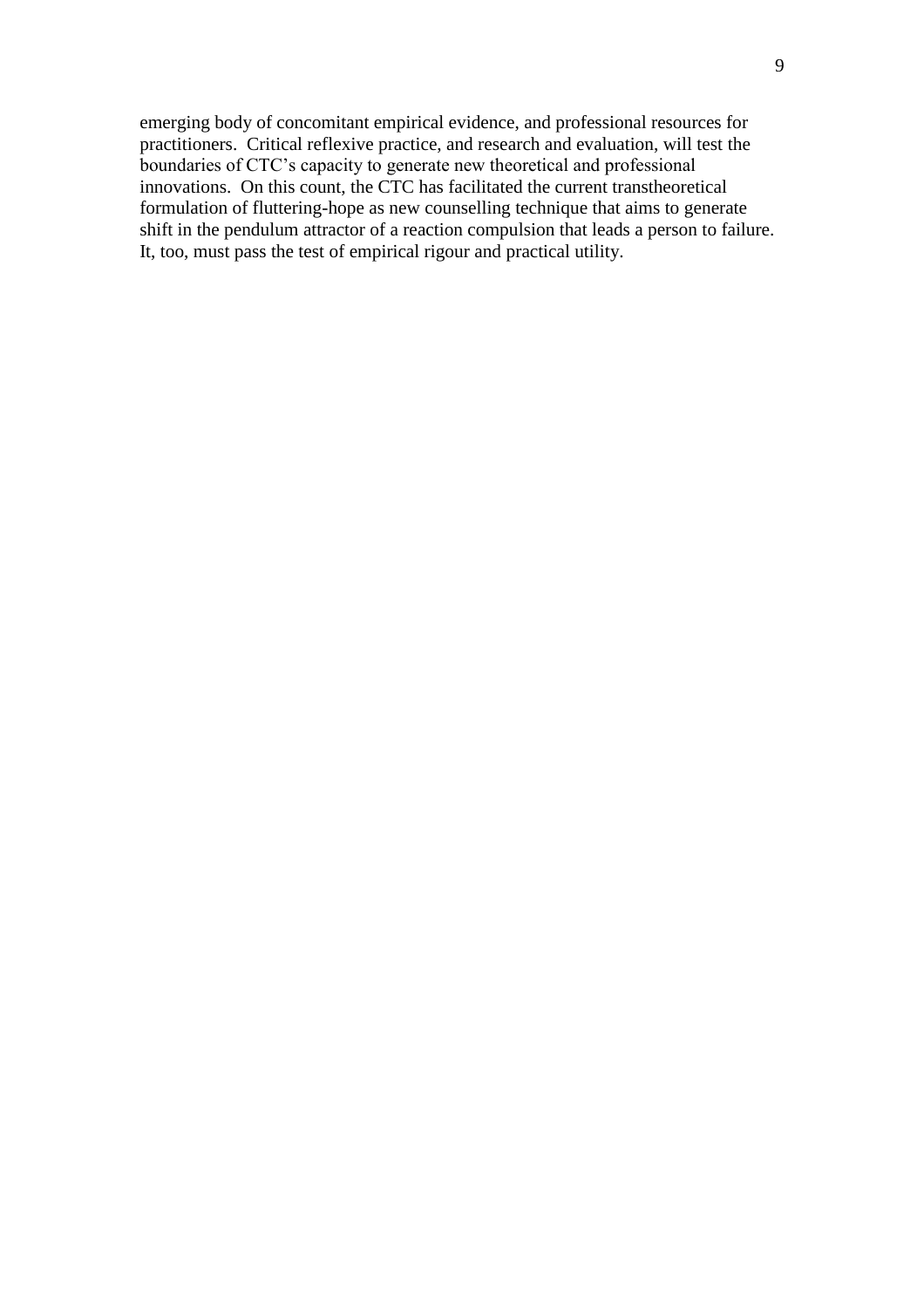#### References

- <span id="page-9-13"></span>Adler, A. (1932). *What life should mean to you*. London, UK: George Allen & Unwin.
- <span id="page-9-6"></span>Alarcon, G. M., Bowling, N. A., & Khazon, S. (2013). Great expectations: A metaanalytic examination of optimism and hope. *Personality and Individual Differences, 54*(7), 821-827. doi:<http://dx.doi.org/10.1016/j.paid.2012.12.004>
- <span id="page-9-5"></span>Bandura, A. (1986). *Social foundations of thought and action: A social cognitive theory*. Englewood Cliffs, NJ: Prentice-Hall.
- <span id="page-9-0"></span>Bandura, A. (2001). Social cognitive theory: An agentic perspective. *Annual review of psychology, 52*(1), 1-26. doi: 10.1146/annurev.psych.52.1.1
- <span id="page-9-12"></span>Bordin, E. S. (1990). Psychodynamic model of career choice and satisfaction. In D. Brown & L. Brooks (Eds.), *Career choice and development: Applying contemporary theories to practice* (2nd ed., pp. 102-144). San Francisco, CA: Jossey-Bass.
- <span id="page-9-15"></span>Bright, J. E. H., & Pryor, R. G. L. (2005). The chaos theory of careers: A user's guide. *The Career Development Quarterly, 53*, 291-305. doi: 10.1002/j.2161- 0045.2005.tb00660.x
- <span id="page-9-16"></span>Bright, J. E. H., & Pryor, R. G. L. (2008). Shiftwork: A chaos theory of careers agenda for change in career counselling. *Australian Journal of Career Development, 17*(3), 63-72.
- <span id="page-9-14"></span>Cardoso, P. (2012). Maladaptive repetition and career construction. *Journal of Vocational Behavior, 81*(3), 364–369. doi: 10.1016/j.jvb.2012.09.003
- <span id="page-9-4"></span>Carver, C. S., & Connor-Smith, J. (2010). Personality and coping. *Annual Review of Psychology, 61*(1), 679-704. doi: 10.1146/annurev.psych.093008.100352
- <span id="page-9-9"></span>Carver, C. S., & Scheier, M. F. (2005). Optimism. In C. R. Snyder & S. J. Lopez (Eds.), *Handbook of positive psychology* (pp. 231-243). New York, NY: Oxford University Press.
- <span id="page-9-11"></span>Corradi, R. B. (2009). The Repetition Compulsion in Psychodynamic Psychotherapy. *The Journal of the American Academy of Psychoanalysis and Dynamic Psychiatry, 37*(3), 477-500. doi: 10.1521/jaap.2009.37.3.477
- <span id="page-9-1"></span>Creed, P. A., Patton, W., & Bartrum, D. (2002). Multidimensional properties of the Lot-R: Effects of optimism and pessimism on career and well-being related variables in adolescents. *Journal of Career Assessment, 10*(1), 42-61. doi: 10.1177/1069072702010001003
- <span id="page-9-2"></span>Diemer, M. A., & Blustein, D. L. (2007). Vocational hope and vocational identity: Urban adolescents' career development. *Journal of Career Assessment, 15*(1), 98-118. doi: 10.1177/1069072706294528
- <span id="page-9-10"></span>Freud, S. (1920/1990). *Beyond the pleasure principle* (J. Strachey, Trans.). New York, NY: Norton.
- <span id="page-9-7"></span>Gallagher, M. W., & Lopez, S. J. (2009). Positive expectancies and mental health: Identifying the unique contributions of hope and optimism. *The Journal of Positive Psychology, 4*(6), 548-556. doi: 10.1080/17439760903157166
- <span id="page-9-3"></span>Jackson, C. C., & Neville, H. A. (1998). Influence of racial identity attitudes on African American college students' vocational identity and hope. *Journal of Vocational Behavior, 53*(1), 97-113. doi: 10.1006/jvbe.1997.1611
- <span id="page-9-8"></span>Juntunen, C. L., & Wettersten, K. B. (2006). Work hope: Development and initial validation of a measure. *Journal of Counseling Psychology, 53*(1), 94-106. doi: 10.1037/0022-0167.53.1.94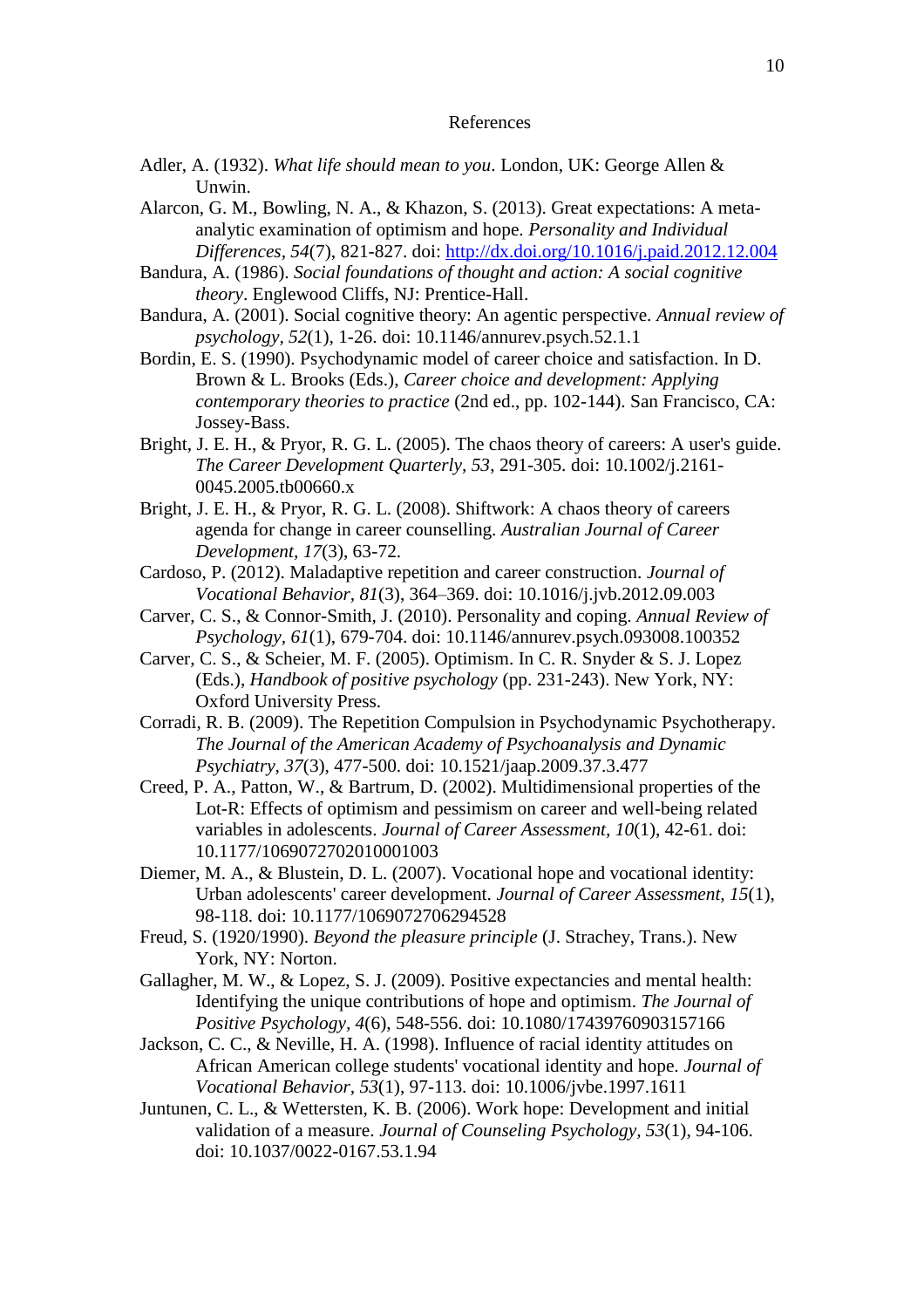- <span id="page-10-3"></span>Kenny, M. E., Walsh-Blair, L. Y., Blustein, D. L., Bempechat, J., & Seltzer, J. (2010). Achievement motivation among urban adolescents: Work hope, autonomy support, and achievement-related beliefs. *Journal of Vocational Behavior, 77*(2), 205-212. doi: 10.1016/j.jvb.2010.02.005
- <span id="page-10-7"></span>Kitron, D. G. (2003). Repetition compulsion and self-psychology: Towards a reconciliation. *The International Journal of Psychoanalysis, 84*(2), 427-441. doi: 10.1516/PHT8-9K7N-ELYY-G90F
- <span id="page-10-8"></span>Krieshok, T. S., Black, M. D., & McKay, R. A. (2009). Career decision making: The limits of rationality and the abundance of non-conscious processes. *Journal of Vocational Behavior, 75*(3), 275-290. doi: 10.1016/j.jvb.2009.04.006
- <span id="page-10-12"></span>Krumboltz, J. D. (2009). The happenstance learning theory. *Journal of Career Assessment, 17*(2), 135-154. doi: 10.1177/1069072708328861
- <span id="page-10-9"></span>McIlveen, P. (2011). Life themes in career counselling. In M. McMahon & M. B. Watson (Eds.), *Career counseling and constructivism: Elaboration of constructs* (pp. 73-85). New York, NY: Nova Science Publishers.
- <span id="page-10-10"></span>McIlveen, P. (in press). Using My Career Chapter in career counselling. In M. McMahon & W. Patton (Eds.), *Ideas for career practitioners* (2nd ed.). Brisbane, Australia: Australian Academic Press.
- <span id="page-10-11"></span>McIlveen, P., & du Preez, J. (2012). A model for the co-authored interpretation of My Career Chapter. *Cypriot Journal of Educational Sciences, 7*(4), 276-286.
- <span id="page-10-14"></span>McIlveen, P., & Patton, W. (2010). My career chapter as a tool for reflective practice. *International Journal for Educational and Vocational Guidance, 10*(3), 147- 160. doi: 10.1007/s10775-010-9181-0
- <span id="page-10-0"></span>Neault, R. A. (1996). Thriving in the new millennium: Career management in the changing world of work. *Canadian Journal of Career development, 1*(1), 11- 21.
- <span id="page-10-1"></span>Niles, S. G. (2011). Career flow: a hope - centered model of career development. *Journal of Employment Counseling, 48*(4), 173-175. doi: 10.1002/j.2161- 1920.2011.tb01107.x
- <span id="page-10-15"></span>Noble, K., & McIlveen, P. (2012). Being, knowing, and doing: A model for reflexivity in social constructionist practices. In P. McIlveen & D. E. Schultheiss (Eds.), *Social constructionism in vocational psychology and career development.* (pp. 105-113). Rotterdam, Netherlands: Sense Publishers.
- <span id="page-10-4"></span>Olesen, S. C., Butterworth, P., Leach, L. S., Kelaher, M., & Pirkis, J. (2013). Mental health affects future employment as job loss affects mental health: findings from a longitudinal population study. *BMC psychiatry, 13*(1), 144. doi: 10.1186/1471-244X-13-144
- <span id="page-10-2"></span>Park-Taylor, J., & Vargas, A. (2012). Using the constructs multifinality, work hope, and possible selves with urban minority youth. *The Career Development Quarterly, 60*(3), 243-253. doi: 10.1002/j.2161-0045.2012.00020.x
- <span id="page-10-13"></span>Peters, M. L., Flink, I. K., Boersma, K., & Linton, S. J. (2010). Manipulating optimism: Can imagining a best possible self be used to increase positive future expectancies? *The Journal of Positive Psychology, 5*(3), 204-211. doi: 10.1080/17439761003790963
- <span id="page-10-5"></span>Peterson, C. (1991). The Meaning and Measurement of Explanatory Style. *Psychological Inquiry, 2*(1), 1. doi: 10.1207/s15327965pli0201\_1
- <span id="page-10-6"></span>Peterson, C., & Steen, T. A. (2005). Optimistics explanatory style. In C. R. Snyder & S. J. Lopez (Eds.), *Handbook of positive psychology* (pp. 244-256). New York, NY: Oxford University Press.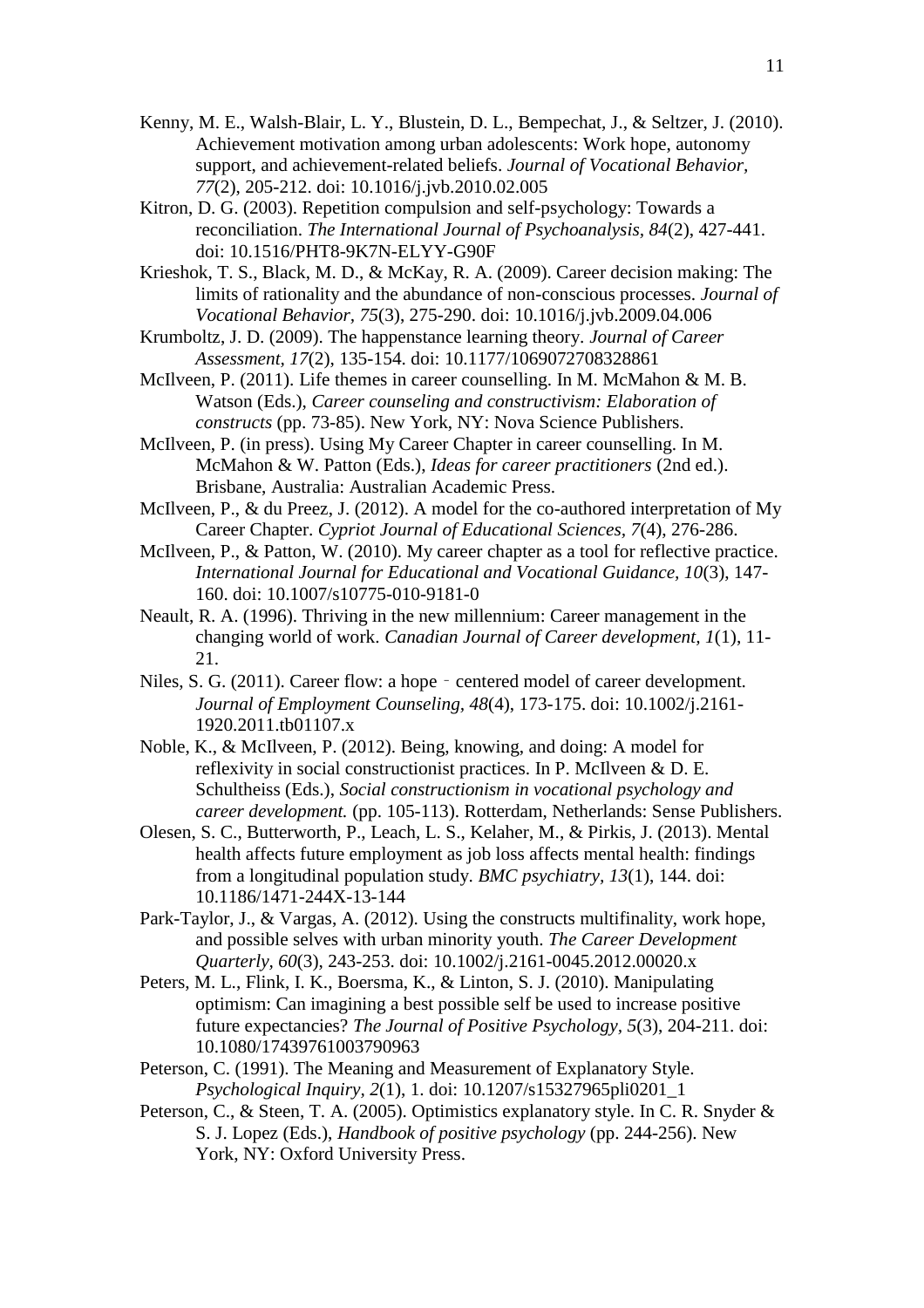- <span id="page-11-11"></span>Polkinghorne, D. E. (1992). Postmodern epistemology of practice. In S. Kvale (Ed.), *Psychology and postmodernism* (pp. 146-165). London: Sage.
- <span id="page-11-13"></span>Preez, J. (2012). Student self - efficacy narratives: A collaborative co - constructive method. *Australian Journal of Psychology*. doi: 10.1111/ajpy.12001
- <span id="page-11-0"></span>Pryor, R. G. L., & Bright, J. E. (2003). The chaos theory of careers. *Australian Journal of Career Development, 12*(3), 12-20. doi: 10.1177/103841620301200304
- <span id="page-11-1"></span>Pryor, R. G. L., & Bright, J. E. (2011). *The chaos theory of careers: A new perspective on working in the twenty-first century*. New York, NY: Routledge.
- <span id="page-11-2"></span>Pryor, R. G. L., & Bright, J. E. H. (2012). The value of failing in career development: a chaos theory perspective. *International Journal for Educational and Vocational Guidance, 12*(1), 67-79. doi: 10.1007/s10775-011-9194-3
- <span id="page-11-9"></span>Reichard, R. J., Avey, J. B., Lopez, S., & Dollwet, M. (2013). Having the will and finding the way: A review and meta-analysis of hope at work. *The Journal of Positive Psychology, 8*(4), 292-304. doi: 10.1080/17439760.2013.800903
- <span id="page-11-4"></span>Robitschek, C. (1996). At-risk youth and hope: Incorporating a ropes course into a summer jobs program. *The Career Development Quarterly, 45*(2), 163-169. doi: 10.1002/j.2161-0045.1996.tb00266.x
- <span id="page-11-3"></span>Savickas, M. L. (1990). *Career interventions that create hope*. Paper presented at the Annual Meeting of the National Career Development Association Scottsdale, AZ.<http://files.eric.ed.gov/fulltext/ED313621.pdf>
- <span id="page-11-10"></span>Savickas, M. L. (2013). Career construction theory and practice. In S. D. Brown & R. W. Lent (Eds.), *Career development and counseling: Putting theory and research to work* (2nd ed., pp. 147-183). Hoboken, NJ: John Wiley & Sons.
- <span id="page-11-6"></span>Seligman, M. E. (2011). *Learned optimism: How to change your mind and your life*. North Sydney, Australia: William Heinemann.
- <span id="page-11-8"></span>Smith, T. W., & MacKenzie, J. (2006). Personality and Risk of Physical Illness. *Annual Review of Clinical Psychology, 2*(1), 435-467. doi: doi:10.1146/annurev.clinpsy.2.022305.095257
- <span id="page-11-14"></span>Snyder, C. R. (1995). Conceptualizing, measuring, and nurturing Hope. *Journal of Counseling & Development, 73*(3), 355-360. doi: 10.1002/j.1556- 6676.1995.tb01764.x
- <span id="page-11-12"></span>Snyder, C. R. (2000). *Handbook of Hope : Theory, Measures & Applications*. San Diego, CA: Academic Press.
- <span id="page-11-7"></span>Snyder, C. R., Harris, C., Anderson, J. R., Holleran, S. A., Irving, L. M., Sigmon, S. T., . . . Harney, P. (1991). The will and the ways: Development and validation of an individual-differences measure of hope. *Journal of Personality and Social Psychology, 60*(4), 570-585. doi: 10.1037/0022-3514.60.4.570
- <span id="page-11-15"></span>Snyder, C. R., Rand, K. L., & Sigmon, D. R. (2005). Hope theory: A member of the positive psychology family. In C. R. Snyder & S. J. Lopez (Eds.), *Handbook of positive psychology* (pp. 257-276). New York, NY: Oxford University Press.
- <span id="page-11-16"></span>Strauss, K., Griffin, M. A., & Parker, S. K. (2012). Future work selves: How salient hoped-for identities motivate proactive career behaviors. *Journal of Applied Psychology, 97*(3), 580-598. doi: 10.1037/a0026423
- <span id="page-11-5"></span>Sung, Y., Turner, S. L., & Kaewchinda, M. (2013). Career development skills, outcomes, and hope among college students. *Journal of Career Development, 40*(2), 127-145. doi: 10.1177/0894845311431939